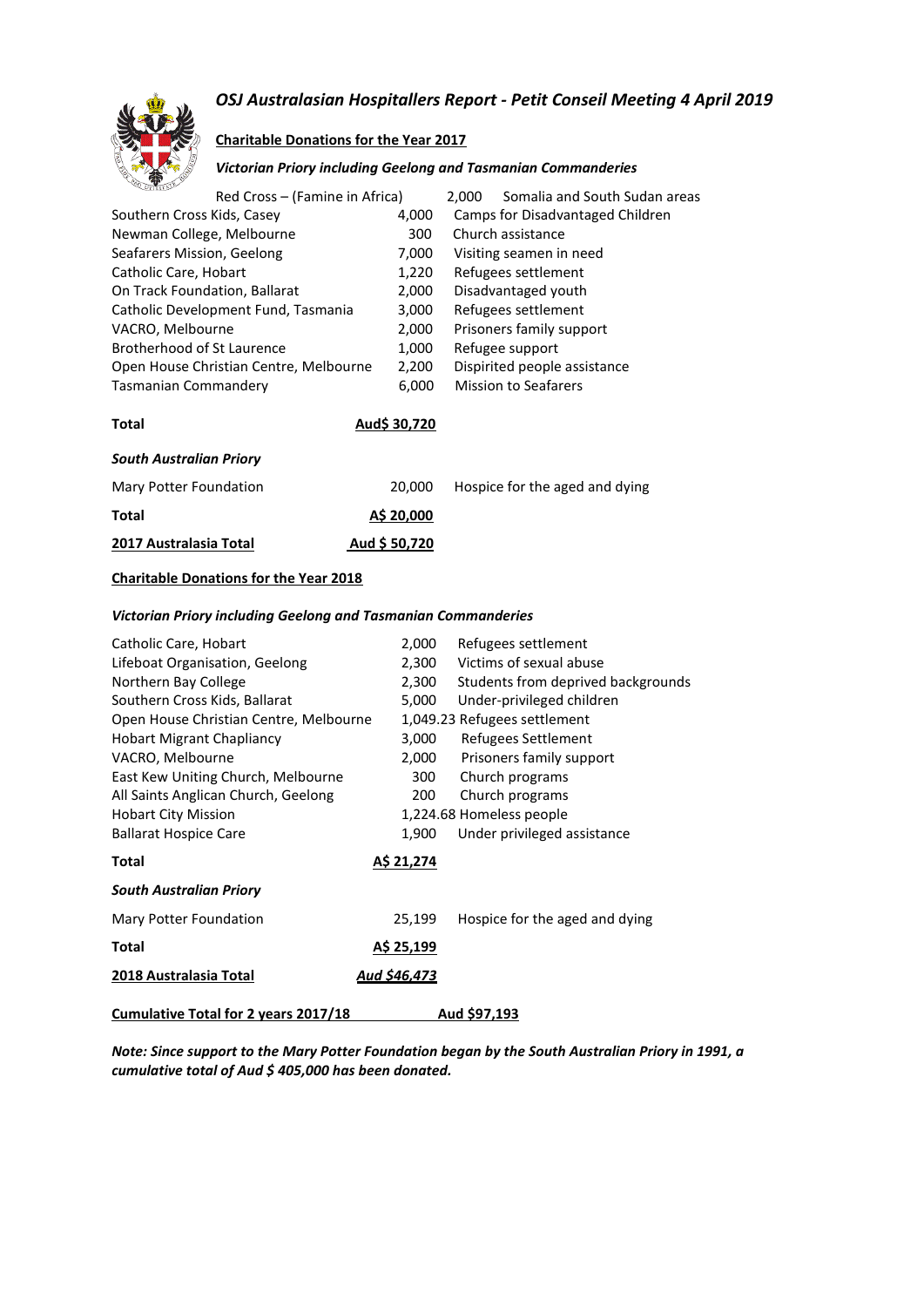



### **Malteserriddernes Hospitalsorden The Danish Commandery Aros**

#### **Hospitaller Report 2018**

#### **DAGMAR COMMANDERY**

Prostesis Foundation, Thailand: The Can Ring Project. 2040 Mælkebøtten (Dandelion) Greenland 267 Christmas Donation, Skanderborg 800 Project Grandmother 267 Project Kullorsuaq, Greenland 1333 Social Care, Malta 267 **TOTAL EURO 4974** 

#### **AROS COMMANDERY**

Christmas help project of Church 800 Lifeforce St. John Kenya 1538 Can Rings 150 Student from Greenland in Aarhus DK 400 **TOTAL EURO 2888** 

#### **ST. SUNNIVA COMMANDERY EURO**

Red Cross/Save the Children 10208 Collection of Clothes, shoes, toys and equipment for poor people in Latvia 181 units. Activities and gifts for cancer sick children And their families 54614 **TOTAL EURO 64822** 

**FINLAND COMMANDERY EURO**  Charity 350 **TOTAL EURO 350** 

## **GRAND TOTAL NORDIC PRIORY 2018: €73,034.**

#### **Hospitaller Report 2017**

#### **DAGMAR COMMANDERY 2017**

Prostesis Foundation, Thailand: The Can Ring Project. 3245 Mælkebøtten (Dandelion) Greenland 267 Christmas Donation, Skanderborg 800 Project Grandmother 426 Project Kullorsuaq, Greenland 1600 Colthings project for poor people Latvia 267 Social Care, Malta 267 Just stamps, Porject Uganda 448 **TOTAL EURO 7320 AROS COMMANDERY**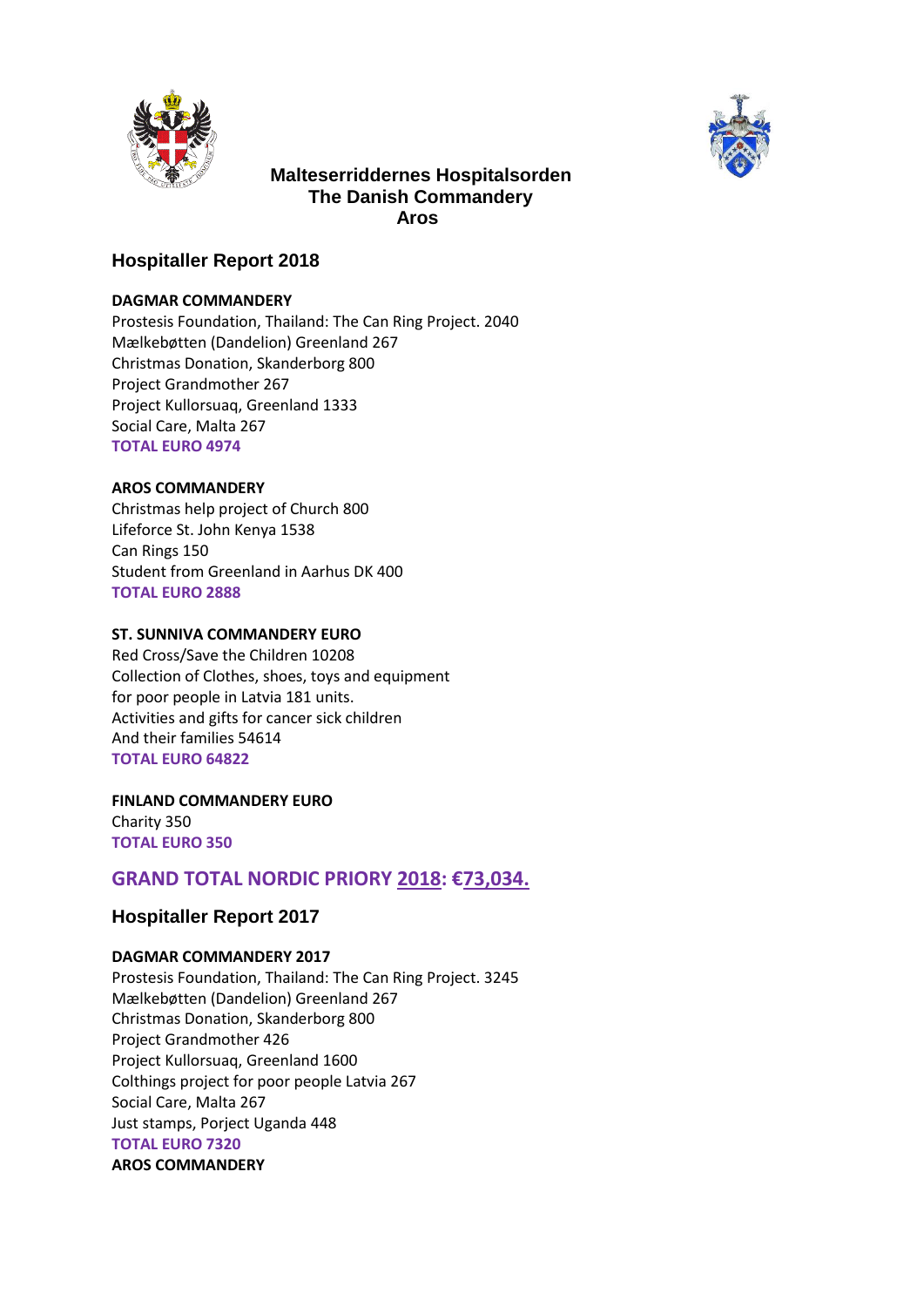Christmas help project of Church 800 Lifeforce St. John Kenya 10000 Student from Greenland in Aarhus DK 1067 Danish Refugee Help, National collection 6286 Help to Italian Earth quake victims 648 **TOTAL EURO** 18801

#### **ST. SUNNIVA COMMANDERY**

Red Cross/Save the Children 28198 Collection of Clothes, shoes, toys and equipment for poor people in Latvia 500 units. Activities and gifts for cancer sick children And their families 42358 Our share of the train trip to Kristiansand 4-day trip, with 280 guests. 24948 **TOTAL EURO 95504** 

**FINLAND COMMANDERY EURO**  Charity 350 **TOTAL EURO 350** 

## **GRAND TOTAL NORDIC PRIORY 2017: €123,062.**

## **Total, The Nordic Priory 2017 and 2018: €196,046.**

#### **Grand Priory Benelux:**



Orde van Sint-Jan van Jeruzalem, **Hospitaalridders** 

> Groot Prioraat Benelux Prioraat van de Lage Landen

> > Projects 2017

| <b>VZW</b>        |            | Projects    |               |
|-------------------|------------|-------------|---------------|
| <b>OP DE BRES</b> | <b>EUR</b> | <b>USD</b>  | <b>AUD</b>    |
| <b>COMMANDERY</b> |            |             |               |
| Antwerpen         | 21 500,00  | 25 795,70   | 33 062,70     |
| <b>Brabant</b>    | 1 250,00   | 1499,75     | 1922,25       |
| Loon              | 2 100,00   | 2 5 19 5 8  | 3 2 2 9 , 3 8 |
| Slype-Caestre     | 17 097,00  | 20 512,98   | 26 291,77     |
| Vlaanderen        | 10 260,00  | 12 309,95   | 15 777,83     |
|                   |            |             |               |
|                   | 52 207,00  | 62 637,96   | 80 283,92     |
| <b>PRIORY</b>     | 2 965,00   | 3 5 5 7 .41 | 4 5 5 9 , 5 8 |
|                   |            |             |               |
| <b>TOTAL 1</b>    | 55 172.00  | 66 195.37   | 84 843.50     |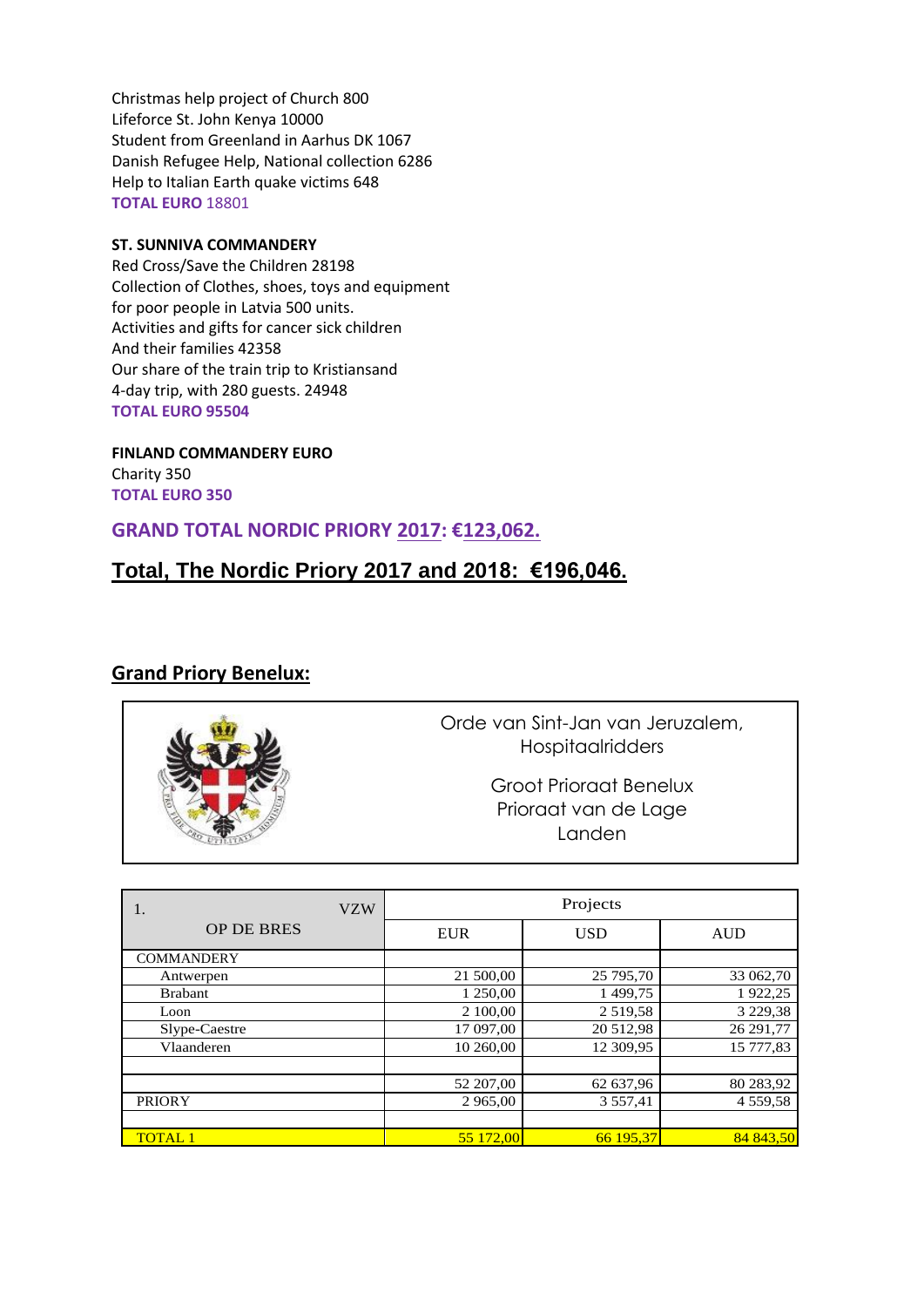| 2.<br><b>VZW</b>            |            | Projects   |             |
|-----------------------------|------------|------------|-------------|
| <b>STEUNFONDS</b>           | <b>EUR</b> | <b>USD</b> | <b>AUD</b>  |
| <b>COMMANDERY</b>           |            |            |             |
| Antwerpen                   | 22 600,00  | 27 115,48  | 34 754,28   |
| <b>Brabant</b>              | 8 9 3 0,00 | 10 714,21  | 13 732,55   |
| Loon                        | 6 200,00   | 7438,76    | 9 534,36    |
| Slype-Caestre               | 5 250,00   | 6 298,95   | 8 0 73,45   |
| Vlaanderen                  | 14 250,00  | 17 097,15  | 21 913,65   |
|                             |            |            |             |
|                             | 57 230,00  | 68 664,55  | 88 008,29   |
| <b>PARTNERS</b>             |            |            |             |
| AH Asha-Hope                | 85 000,00  | 101 983,00 | 130 713,00  |
| Bouworde<br>BO.             | 22 000,00  | 26 395,60  | 33 831,60   |
| Imani Kenia<br><b>IM</b>    | 20 000,00  | 23 996,00  | 30 756,00   |
| Joko Togo<br>JO             | 10 000,00  | 11 998,00  | 15 378,00   |
| Kris Audoore Ethiopië<br>KA | 20 000,00  | 23 996,00  | 30 756,00   |
| Mama Lufuma Matadi<br>ML    | 20 000,00  | 23 996,00  | 30 756,00   |
| Noord Zuid Congo<br>NZ      | 6 040,00   | 7 246,79   | 9 2 8 8, 31 |
| QOL Nepal                   | 25 564,00  | 30 671,69  | 39 312,32   |
| RA Rako Cambodja            | 14 000,00  | 16 797,20  | 21 529,20   |
| Ria Etienne Togo<br>RE      | 102 646,88 | 123 155,73 | 157 850,37  |
| Noella Ghys Afrika<br>ZB    | 48 080,00  | 57 686,38  | 73 937,42   |
|                             |            |            |             |
|                             | 373 330,88 | 447 922,39 | 574 108,23  |
| <b>PRIORY</b>               | 0,00       | 0,00       | 0.00        |
|                             |            |            |             |
| <b>TOTAL 2</b>              | 430 560,88 | 516 586,94 | 662 116,52  |

| <b>TOTAL</b> | 88 | ৲୪≿<br><u> UZAJ 10.</u> | <sup>7</sup> 46 960.02 |
|--------------|----|-------------------------|------------------------|
|              |    |                         |                        |

On 31.12.2017 : 1 EUR = 1,1998 USD 1,5378 AUD

Orde van Sint-Jan van Jeruzalem, Hospitaalridders

> Groot Prioraat Benelux Prioraat van de Lage Landen

| <b>VZW</b><br>1.  |             | Projects    |               |
|-------------------|-------------|-------------|---------------|
| <b>OP DE BRES</b> | <b>EUR</b>  | <b>USD</b>  | <b>AUD</b>    |
| <b>COMMANDERY</b> |             |             |               |
| Antwerpen         | 2 000,00    | 2 2 9 3 4 0 | 3 2 5 4 , 2 0 |
| <b>Brabant</b>    | 1 250,00    | 1 433,38    | 2 0 3 3, 8 8  |
| Loon              | 2 2 2 5 0 0 | 2 5 5 1 4 1 | 3 620,30      |
| Slype-Caestre     | 4 9 98, 76  | 5 732,08    | 8 133,48      |
| Vlaanderen        | 4 500,00    | 5 160,15    | 7 3 2 1 , 9 5 |
|                   |             |             |               |
|                   | 14 973,76   | 17 170,41   | 24 363,80     |
| <b>PRIORY</b>     | 250,00      | 286,68      | 406,78        |

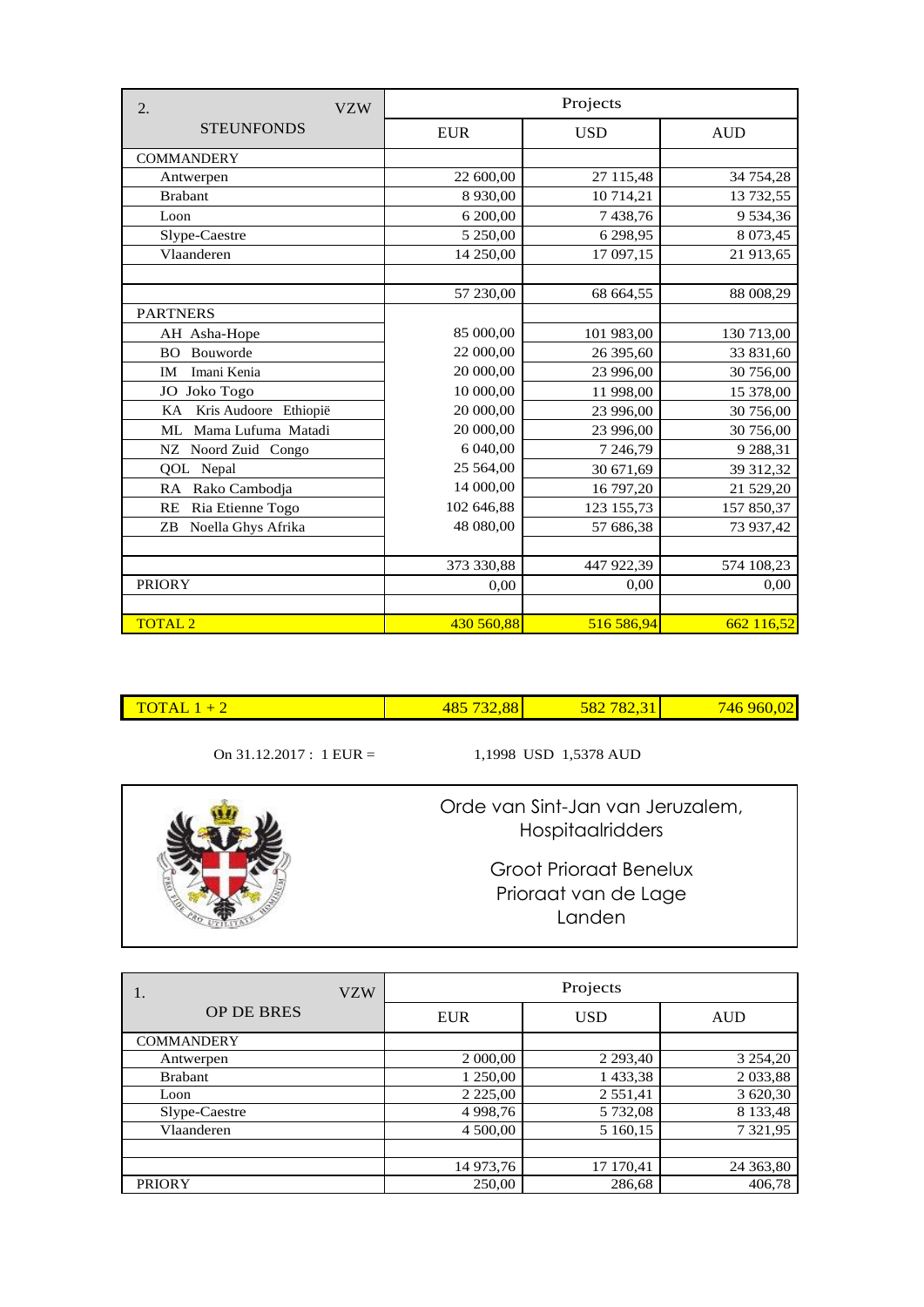| <b>TOTAL</b> | 15.002.74<br>$\sim$<br>v<br><u> 223, 1</u><br><u> 27</u> | /09<br>17457 | .58<br>247 |
|--------------|----------------------------------------------------------|--------------|------------|
|              |                                                          |              |            |

| <b>VZW</b><br>2.            |             | Projects      |               |
|-----------------------------|-------------|---------------|---------------|
| <b>STEUNFONDS</b>           | ${\rm EUR}$ | <b>USD</b>    | <b>AUD</b>    |
| <b>COMMANDERY</b>           |             |               |               |
| Antwerpen                   | 5 750,00    | 6 593,53      | 9 3 5 5 , 8 3 |
| <b>Brabant</b>              | 8 250,00    | 9 4 6 0, 28   | 13 423,58     |
| Loon                        | 7 280,00    | 8 3 4 7, 9 8  | 11 845,29     |
| Slype-Caestre               | 29 843,88   | 34 221,98     | 48 558,98     |
| Vlaanderen                  | 12 760,00   | 14 631,89     | 20 761,80     |
|                             |             |               |               |
|                             | 63 883,88   | 73 255,65     | 103 945,46    |
| <b>PARTNERS</b>             |             |               |               |
| AH Asha-Hope                | 40 000,00   | 45 868,00     | 65 084,00     |
| Bouworde<br><b>BO</b>       | 27 400,00   | 31 419,58     | 44 582,54     |
| Imani Kenia<br>IM           | 25 000,00   | 28 667,50     | 40 677,50     |
| JO Joko Togo                | 20 000,00   | 22 934,00     | 32 542,00     |
| KA<br>Kris Audoore Ethiopië | 38 440,41   | 44 079,62     | 62 546,39     |
| Mama Lufuma Matadi<br>ML    | 20 000,00   | 22 934,00     | 32 542,00     |
| NZ Noord Zuid Congo         | 20 000,00   | 22 934,00     | 32 542,00     |
| PG Gereon Boesschoten India | 8 000,00    | 9 173,60      | 13 016,80     |
| QOL Nepal                   | 39 328,00   | 45 097,42     | 63 990,59     |
| RA Rako Cambodja            | 21 000,00   | 24 080,70     | 34 169,10     |
| Ria Etienne Togo<br>RE      | 85 859,00   | 98 454,52     | 139 701,18    |
| VRAF Vrienden van Afrika    | 2 200,00    | 2 5 2 2 , 7 4 | 3 579,62      |
| ZB Noella Ghys Afrika       | 6 0 6 5,00  | 6 9 5 4 , 7 4 | 9 868,36      |
|                             |             |               |               |
|                             | 353 292,41  | 405 120,41    | 574 842,08    |
| <b>PRIORY</b>               | 500,00      | 599,90        | 768,90        |
|                             |             |               |               |
| <b>TOTAL 2</b>              | 417 676,29  | 478 975,95    | 679 556,44    |

| --<br>- -<br><b>Service Service</b> | $\Omega$ | $\overline{0}$<br>- | $\sim$ $\sim$<br>$\mathbf{M}$<br>w |
|-------------------------------------|----------|---------------------|------------------------------------|
|                                     |          |                     |                                    |

On 31.12.2018 : 1 EUR = 1,1467 USD, 1,6271 AUD



## **VZW CARITATIEVE WERKEN PRIORATUS FLANDRIAE O.S.J.**

*Office van de Intendant CW*

 $\overline{\phantom{a}}$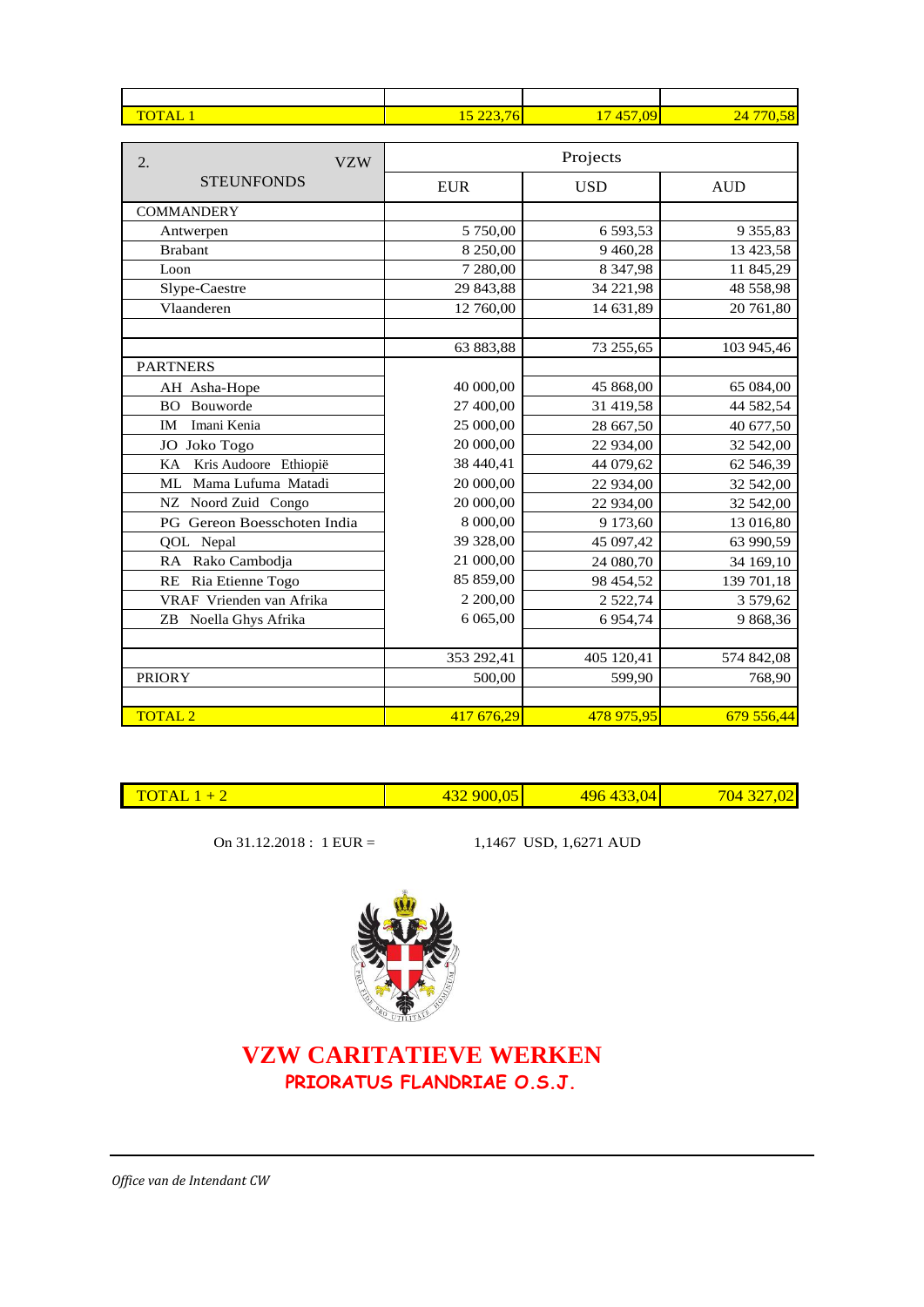## **Lijst van reeds in 2017 goedgekeurde projecten Caritatieve Werken maar die pas betaald konden worden in 2018 (in €)**

### **A.- Binnenland :**

| - Buso St-Jozefinstituut OV 4                                    |                                                                                  | 1.180,00   |
|------------------------------------------------------------------|----------------------------------------------------------------------------------|------------|
| - Centrum Kauwenberg                                             |                                                                                  | 5,000,00   |
| B. - Buitenland :                                                |                                                                                  |            |
| - Steun aan Sloveense artsen                                     |                                                                                  | 1,500,00   |
| - Puente (kansarme jongeren in Peru)                             |                                                                                  | 2,500,00   |
|                                                                  | Lijst van in 2018 goedgekeurde projecten Caritatieve Werken (*) (in $\epsilon$ ) |            |
| A. - Binnenland :                                                |                                                                                  |            |
| - Huize Triest                                                   |                                                                                  | 2.500,00 * |
| - AASHA                                                          |                                                                                  | 2.500,00 * |
| - De Loodsen/De Overzet                                          |                                                                                  | 1.500,00   |
| - St-Michiels Armenzorg Regio Kortrijk. Begeleiding van jongeren |                                                                                  |            |
| in moeilijkheden (3 <sup>de</sup> schijf)                        |                                                                                  | 3.000,00   |
| <b>Totaal binnenland</b>                                         |                                                                                  | 9.500,00   |
| B. - Buitenland :                                                |                                                                                  |            |
| - Nepal: kansarme kinderen                                       |                                                                                  | 2.500,00 * |
| - Rwanda : watervoorziening (bouw citerne)                       |                                                                                  | 2,500,00   |
| <b>Totaal buitenland</b>                                         |                                                                                  | 5.000,00   |
| Algemeen totaal:<br>betaald werd in 2018.                        | 14.500,00 waarvan 7.500,00 effectief                                             |            |

## **Grand Total 2017 and 2018: €24,680**

De (\*) gemarkeerde projecten 2018 werden effectief betaald in 2018. De andere projecten werden of moeten nog betaald worden in 2019.

25.01.2019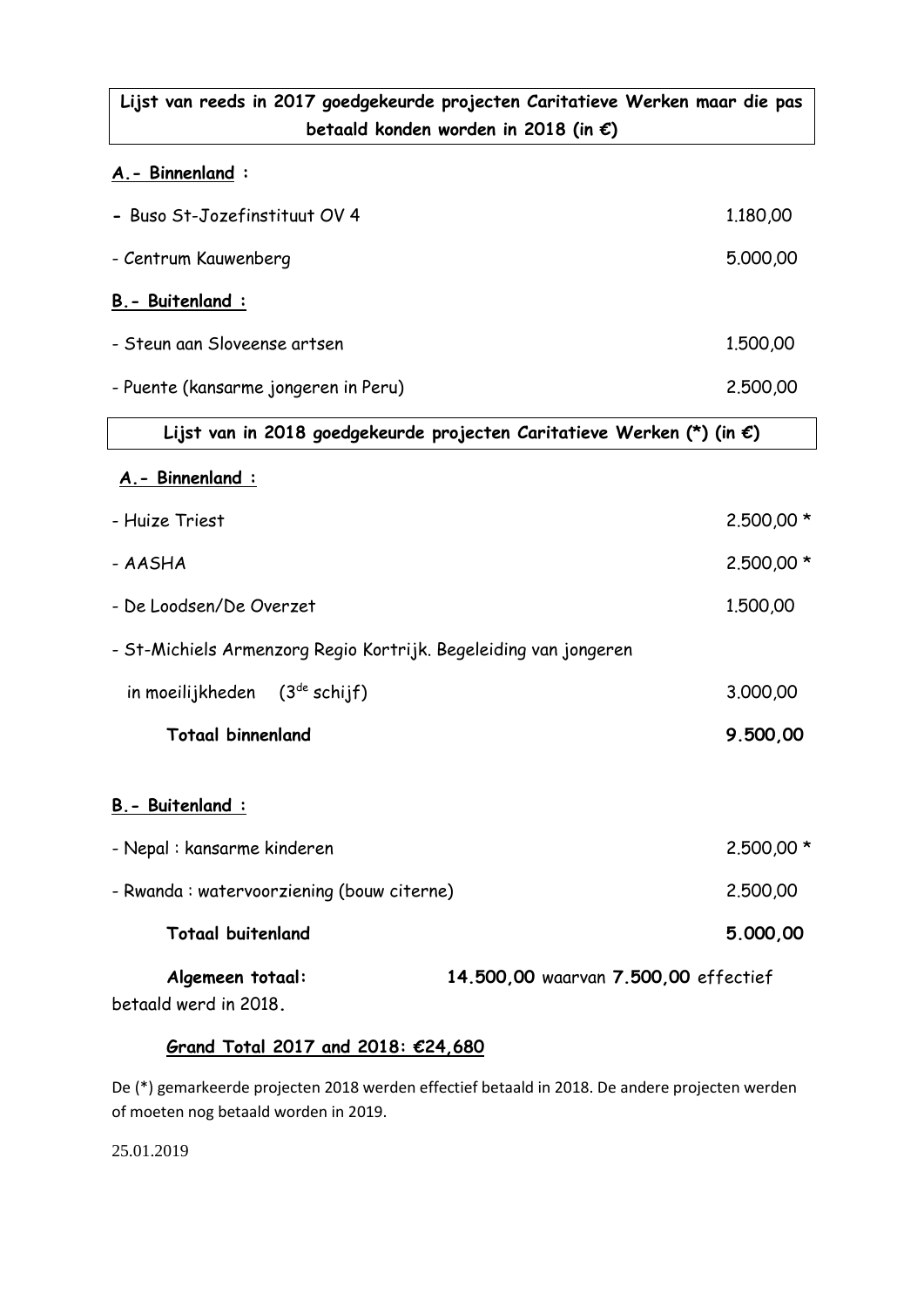*Maatschappelijke zetel : Prins Boudewijnlaan 42A, 9960 Assenede*

*Ondernemingsnummer : 0416.724.074 – Bankrekening : BE88 0015 0842 2041*



## **PHILANTHROPIC REPORT FOR PRIORY OF THE PACIFIC 2017-2018**

## **1. PRIORY OF THE PACIFIC. 2017**

#### **A. KING VALDEMAR AND COSTA RICA COMMANDERIES:**

\_\_\_\_\_\_\_\_\_\_\_\_\_\_\_\_\_\_\_\_\_\_\_\_\_\_\_\_\_\_\_\_\_\_\_\_\_\_\_\_\_\_\_\_\_\_\_\_\_\_\_\_\_\_\_\_\_\_\_\_\_\_\_\_\_\_\_\_\_\_\_\_\_\_\_

- 1. Event sponsored: Designated Charities:
	- 1. Summer Fiesta. Casa Esperanza Scouts
		- Casa Esperanza Health Fair
		- Casa Esperanza Xmas Meals
		- Hogar Cristiano, Costa Rica
- 2. Poinsettia Ball Home for Elderly, Costa Rica
	- Scholarships, Costa Rica
	- Children of Ecuador
	- USC Norris Cancer Center
- 3. Amounts raised:
	- A. Summer Fiesta——-\$4,200.00
	- B. Poinsettia Ball——- \$10,000.00

#### **Total: \$14,200.00**

#### **B. ST. FRANCIS COMMANDERY**

- a. Event Sponsored: Designated Charities:
	- Horseshoe Bar Fishing
	- 1. Spring Gala Ball Lava Lake Horses for vets
	- 2. Summer Triathlon Project Healing Waters
	- 3. Polo Match Project Hope for vets
		- Bay area sailing for vets
- 3. Amounts Raised:
	- 1. Spring Gala—— \$1,197.00
	- 2. Triathlon———\$29,350.00
	- 3. Polo Match——\$39,826.00
		- **Total: \$69,373.00**

#### **(2017) Total amount for Priory: \$83,573.00**

**1. PRIORYOFTHEPACIFIC.2018**

## **A. KINGVALDEMAR ANDCOSTARICACOMMANDERIES**

- a. Event Sponsored: Designated charities: Las Posadas
	- 1. Summer festival \$4,500 Hogar de Ancianos Scholarships Costa Rica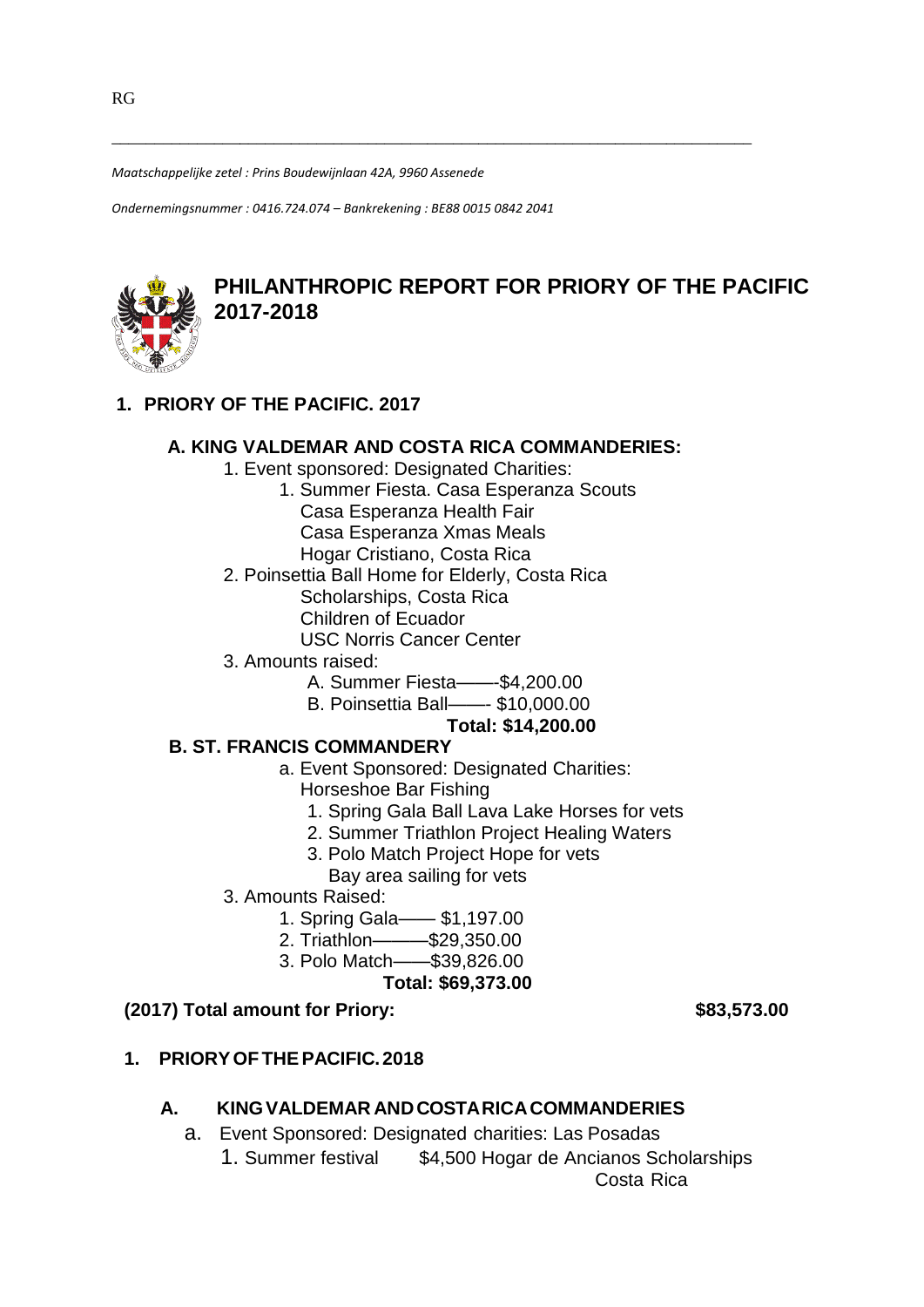2. Poinsettia Ball \$8,000 Infirmary Hogar Cristiano Scholarship Ms. Morazan

## **B. ST.FRANCISCOMMANDERY**

| a. Event Sponsored:         |          | Designated charities:         |
|-----------------------------|----------|-------------------------------|
| 1. Spring Gala Ball         | \$3,000  | <b>Project Hope</b>           |
| b. Triathlon                | \$29,305 | Horseshoe Bar Fishing         |
| c. Polo match               | \$34,160 | <b>Project Healing Waters</b> |
|                             |          | Lava Lake Horses              |
|                             |          | U.C. Davis Vets center        |
|                             |          | Canine Guardian Dogs          |
|                             |          |                               |
| 3. Amounts Raised:          |          |                               |
| King Valdemar:              |          | \$12,500.00                   |
|                             |          |                               |
| St. Francis:                |          | \$66,465.00                   |
|                             |          |                               |
| (2018) Total Amount Priory: |          | \$78,965.00                   |
|                             |          |                               |

# **PRIORY OF THE PACIFIC Total Amount 2017-2018: \$162,538**



Order of St. John of Jerusalem, Knights Hospitaller (Malta) **The Americas Priory** 

# **THE AMERICAS PRIORY: SOVEREIGN COUNCIL HOSPITALLER REPORT 2017/2018**

# **THE AMERICAS PRIORY: Total Funds Donated: 2017, 2018: \$494,265.00**

**1) The Commandery of New York: 2017: Total funds donated: \$92,700 2018: Total funds donated: \$140,265**

**(2017)**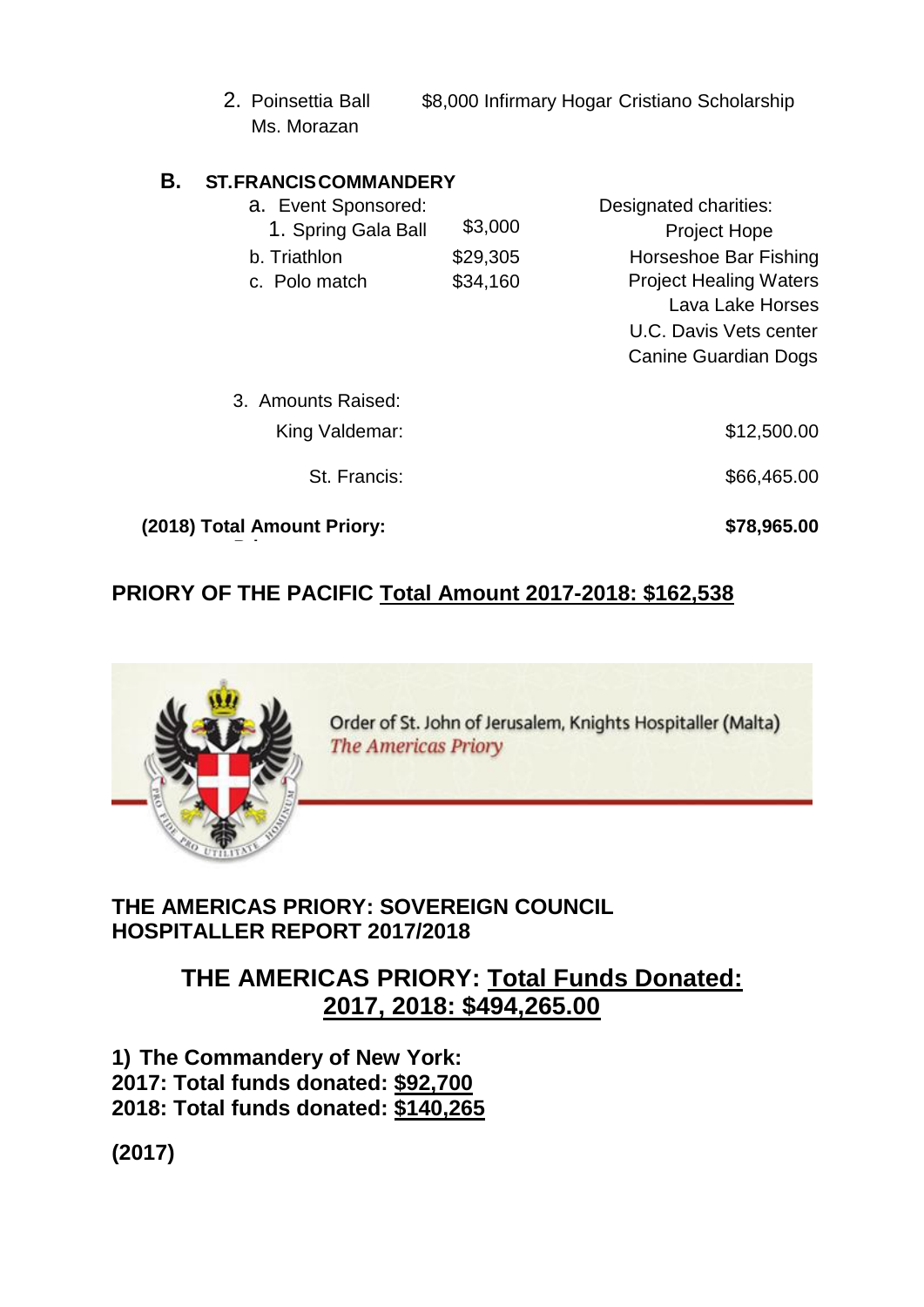#### 1. **OSJNY Holiday Gala** 2016 to benefit: **Table to Table: Amount: \$82,500.** P.O. Box 1051 Englewood Cliffs, NJ 07632 [https://tabletotable.org](https://tabletotable.org/)

Table to Table is a food rescue program that collects prepared & perishable food from over 200 donors and delivers it to over 160 organizations, (soup kitchens, homeless shelters, homes for the elderly, after school programs) that serve the hungry in several NJ counties. The funds granted to Table to Table were used to purchase another refrigerated delivery truck, on which the OSJ logo has been prominently affixed.

### 2. **Priory Appeal for Hurricane Relief for Houston**, **Texas**. **Amount: \$2,700.00**

Funds donated went to the local Salvation Army, as requested by the Houston Commandery.

### 3. **Pajama Program Amount: \$1,500**

114 East 39th St. New York, NY 10016 https://pajamaprogram.org

The Pajama Program provides pajamas and books to children living in difficult circumstances (group homes, homeless shelters, temporary housing etc.) The organization serves children in 33 states through 60 chapters.

### 4. **Career Transition for Dancers. Amount: \$6,000**

165 West 46th St., Suite 701 New York, NY 10036 [https://www.careertransition.org](https://www.careertransition.org/) Career Transition for Dancers is a non-profit organization that assists injured dancers financially for medical treatment and retraining programs for alternative careers.

## **Fund Raisers: (2018)**

## **1. OSJNY Holiday Gala to benefit. : Amount: \$60,000**

 **A Guide Dog Foundation For The Blind, Inc. Amount \$30.000** 371 E. Jericho Turnpike Smithtown, NY 11787 [www.guidedog.org](http://www.guidedog.org/)

The Guide Dog Foundation provides guide dogs and training at no cost to people who are blind or visually impaired. For over six decades, the Guide Dog Foundation has facilitated independence and mobility for those in need in the United States and Canada.

## **B. America's Vet Dogs. Amount: \$30,000**

371 E. Jericho Turnpike Smithtown, NY 11787 <https://www.vetdogs.org/>

The mission of America's Vet Dogs is to help those who have served our country and become disabled to live with dignity and independence. They specialize in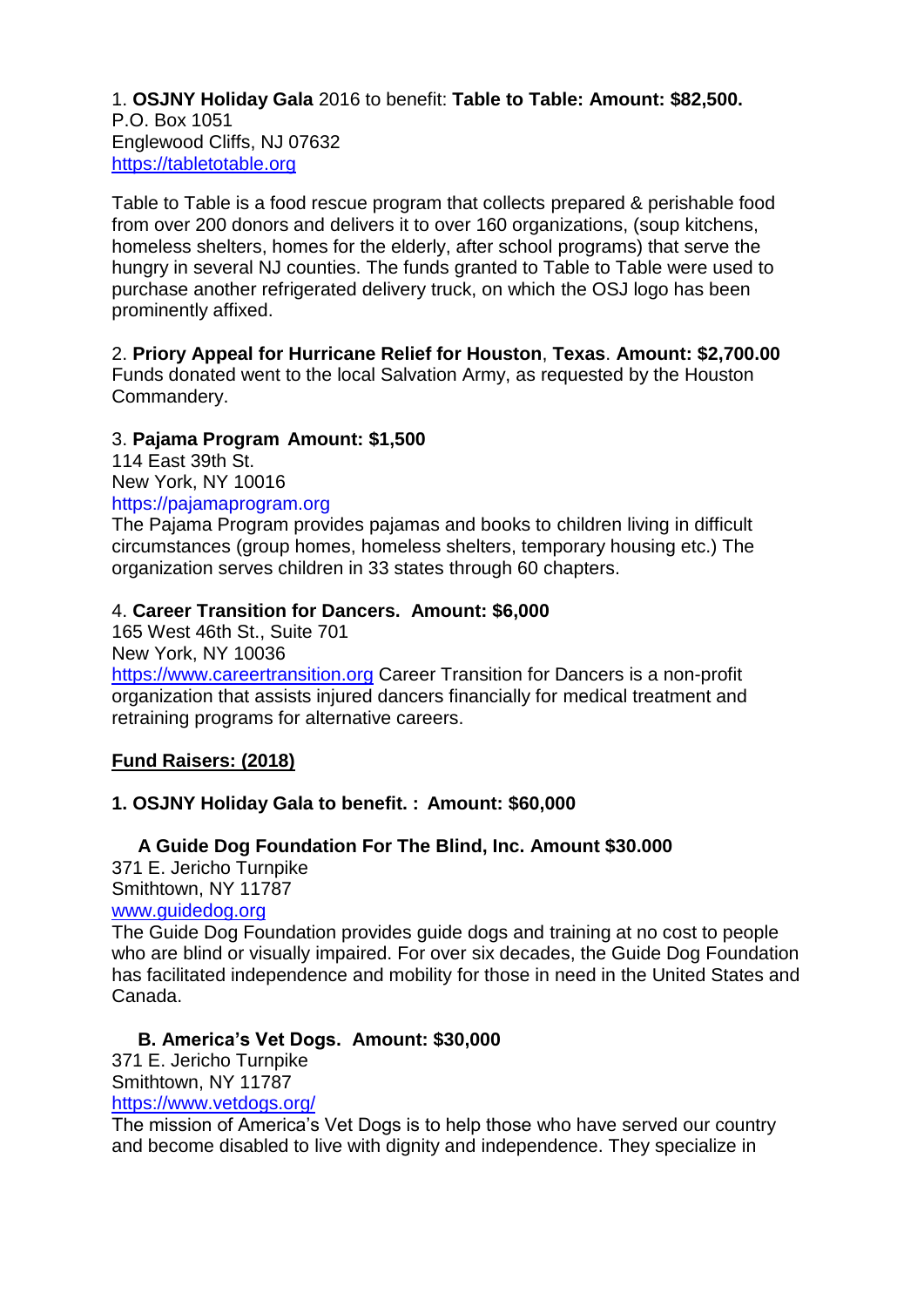placing highly skilled service and guide dogs with veterans who have physical injuries, PTSD,hearing/vision loss or seizures at no cost.

## **C. U.S. VETS**

**Fundraiser Luncheon in Los Angeles to benefit: Amount: \$5,265** Patriotic Hall

1816 S. Figueroa St. 4th Fl

Los Angeles, CA 90014

https://www.usvetsinc.org/

The mission of U.S. Vets is to assist with the successful transition of veterans and their families after completion of their military service. U.S. Vets is the nation's largest provider of comprehensive services in housing, employment and counseling to homeless and at-risk veterans.

### **Holiday Gala to benefit CUMAC: Amount \$75,000**

223 Ellison Street Paterson, NJ 07505 973.742.5518 [info@cumacecho.org](mailto:info@cumacecho.org)

CUMAC's mission is to feed people and change lives. It works to alleviate hunger and poverty in Paterson, Passaic County, and northern New Jersey. CUMAC has been a fixture in the Paterson, New Jersey social service community since the late 1970s when a local school teacher began bringing in food for his hungry and visibly ailing students. Today, CUMAC operates the largest hunger and poverty relief agency in Passaic County, New Jersey, where half of all residents struggle to afford basics like food, housing and medical care. In Paterson, NJ, a heartbreaking 72% of residents similarly struggle to make ends meet. CUMAC's 6 programs are committed to meeting people's most basic needs for food, shelter, and material relief while also lifting clients out of situations that led to hunger and poverty.

## **2. OSJ FLORIDA:**

#### **DISTRIBUTION OF FUNDS FOR 2017:**

| HOLY GRILL ST NICHOLAS EPISCOPAL CHURCH \$10,000.00 |  |
|-----------------------------------------------------|--|
|                                                     |  |
|                                                     |  |
|                                                     |  |
|                                                     |  |
|                                                     |  |
| BOCA HELPING HANDS MEDICAL CENTER\$15,000.00        |  |
|                                                     |  |

#### **DISTRIBUTION OF FUNDS FOR 2018:**

| PLACE OF HOPE  \$20,000.00    |  |
|-------------------------------|--|
| WOMENS CIRCLE\$20,000.00      |  |
| GATEWAY COMMUNITY\$20,000.00  |  |
| BOCA HELPING HANDS\$15,000.00 |  |
| HOME SAFE\$12,637.00          |  |

**Total OSJ Florida: 2017, 2018: \$152,637.00**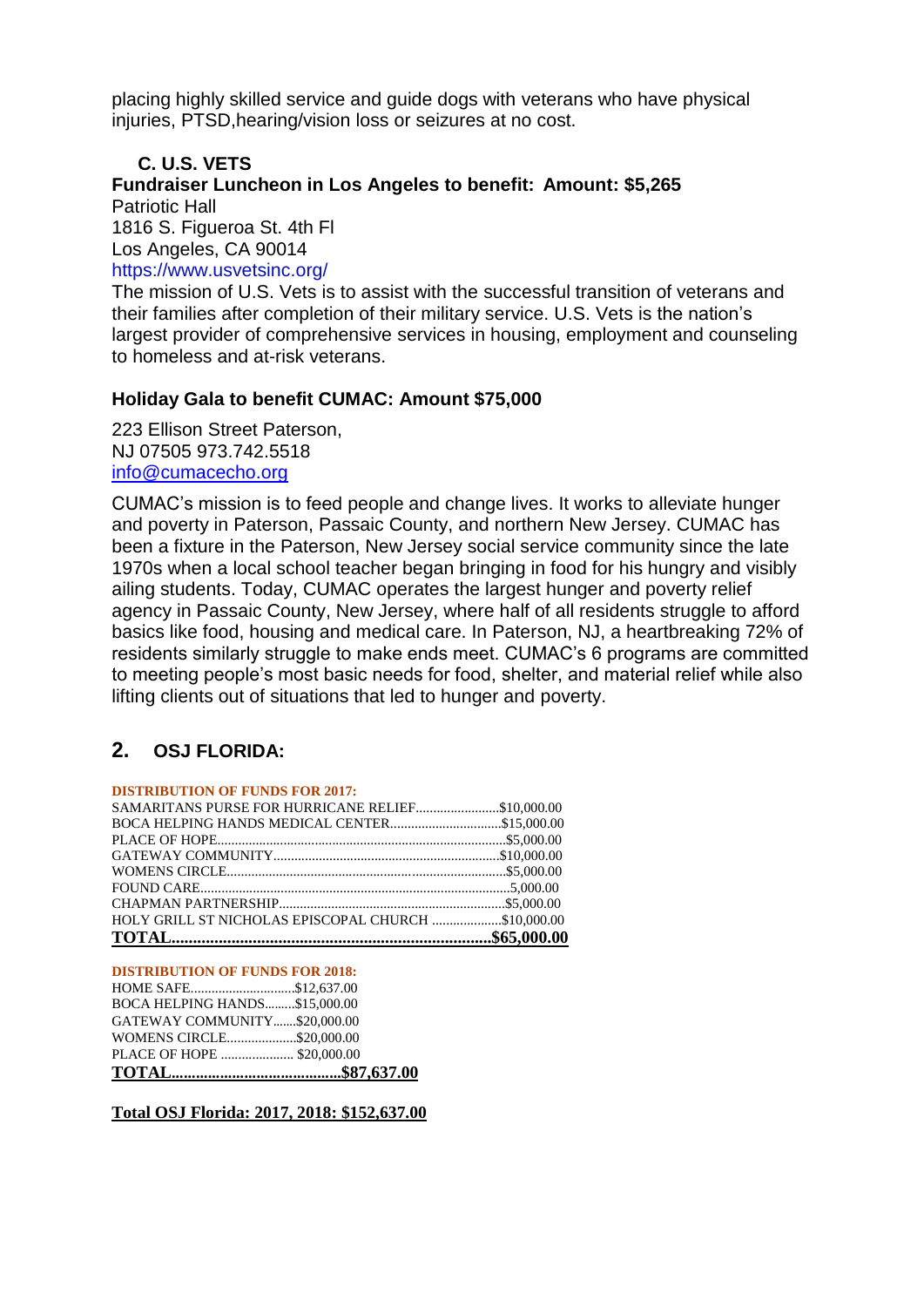# 3. COMMANDERY OF THE WEST INDIES HOSPITALLER REPORT 2019

#### **Status of the Commandery 201772018:** Good to Excellent

Our invested members in good standing for 2018 stands at 23. This is better than the year before but not quite as good as it could be. The **Purpose** of this organization is the solicitation and provision of funds for organizations that provide services to the sick and the needy. As part of an age old tradition, each year we raise between \$20 to 30,000 in funds that are donated directly to designated charities ranging from Herbert Grigg Nursing home, Queen Louise Orphanage, My Brother's Workshop, and most recently Lutheran Services and Catholic Charities. In the wake of the devastation of two hurricanes and newly acquired needs of our entire community, every contribution has lifesaving consequences. For those members faithful and reliable to the cause, I commend you for your hard work, your contributions and your loyalty to the Order. For those inactive members, your reconsideration and rejoining the Commandery would be greatly appreciated by many.

*The Order of St John, c/o Virginia Angus, P.O. Box 3015, Christiansted, USVI, 00822*

**Successes**: 1) Communications have been excellent with regular monthly conference call meetings of the Board of Directors, with frequent participation of committee members and active participants. A huge wave of appreciation goes out to those who stepped up, carried the message, enabled the organization and made possible the dispensation of funds to the proper recipients, especially after the waves of natural disasters.

2) The Commandery of the West Indies hosted the Investiture for America's Priory, on May 4 &  $5<sup>th</sup>$ , 2018 at the British Colonial Hilton, Nassau, Bahamas. Three new members were invested. **Fundraiser for the Bahamas Feeding Network center raised \$10,000.**

3) The organization is financially up to date as a 503C non profit registered with the VI Government.

**4)** Fundraisers: On St Croix, April 3rd, 2017,at the Buccaneer Hotel, the Order raised \$33,435 for distribution to My Brother's Workshop, a non7 profit for disadvantaged men. On November 17th , 2017, \$7000, and on December 28th, \$6000 were disbursed to Catholic Charities of the Virgin Islands; and on December 17th, \$6000 to Lutheran Services all for post7 hurricane restoration**.**

## **The total amount raised and disbursed for 2017: \$52,000.**

The St Thomas Fundraiser, originally slated for October 2017 was rescheduled and held on November 9th, 2018. Funds of \$12,000 were raised and dispensed to Lutheran Social Services and Catholic Charities of the Virgin Islands and an additional **\$10,000**  in donations were designated as assistance **to victims of Hurricanes Irma and Maria.**

## **Total amount for 2018: \$22,000.**

**5)** Fundraisers are scheduled for 2019 in ST Thomas with suggested funding of a transport bus for services to the indigent, and for St Croix at the Brass Parrot, with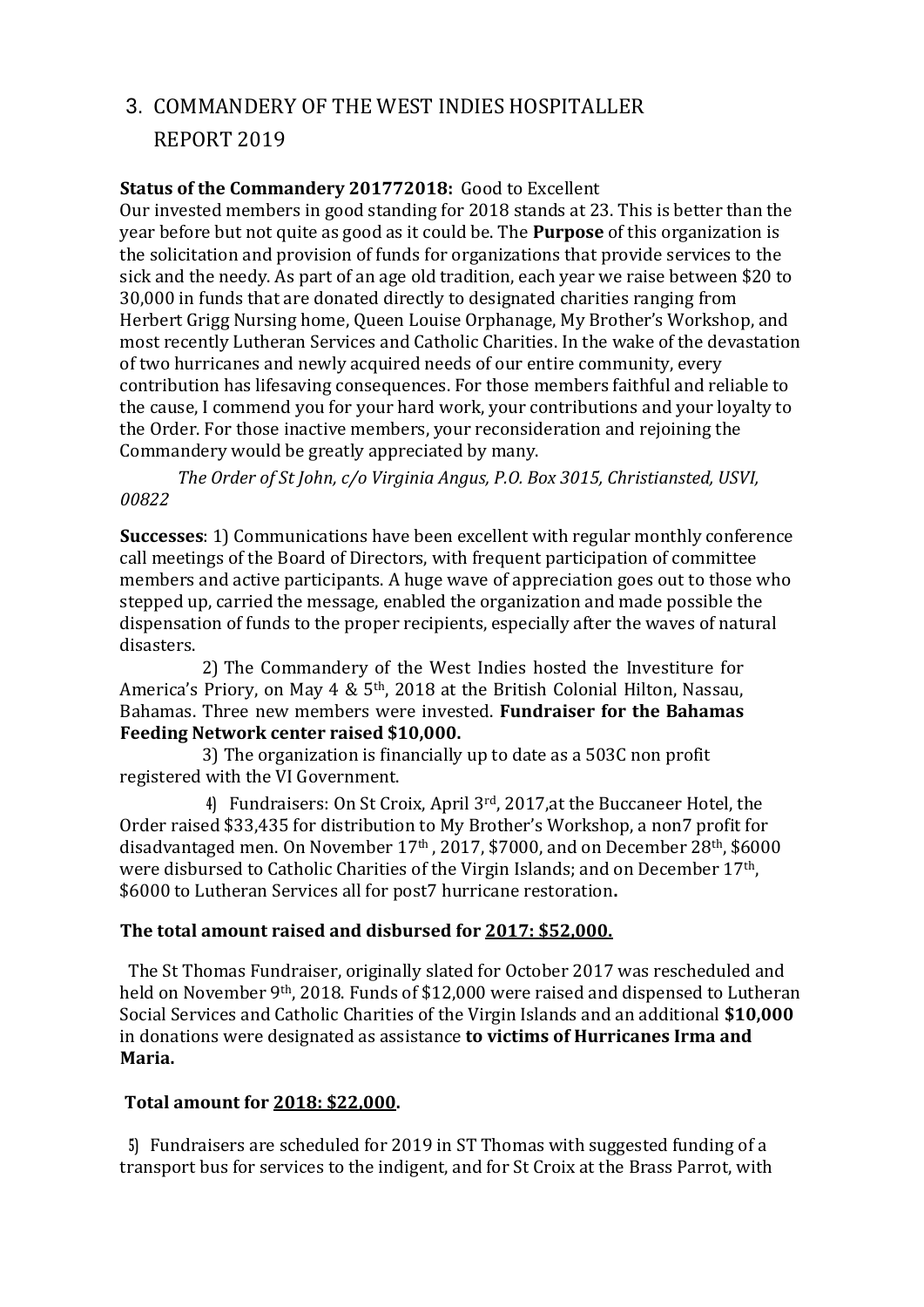target charity to be announced. Attendance at the fundraisers has been good to excellent, depending on conflicts in scheduling and competition from other events.

**6)** We may be small in number but big at heart. We accomplish more than seems possible because the active members who sincerely care about their mission are eager and willing to show it. Like and perhaps better than CNN Heroes, our members accomplish great feats in the presence of huge barriers. Monthly conference calls have been ongoing with excellent participation of the Board of Directors and occasional involvement of the membership. We shall continue to communicate, organize and move toward the accomplishment of our goals.

Respectfully submitted,

Alfred L. Anduze, MD, CGSJ Commander, Order of St John, Commandery of the West Indies

## **Total OSJ West Indies, 2017 and 2018: \$74,000.**



**The Malta Priory**, as it now has become customary, has donated towards the Charitable Institutions the sum of **€20,000.00** in the year 2017 & 2018.

#### **Total The Malta Priory: 2017 and 2018: € 40,000.00**

Our donations (in coin) are always given by cheque at every investiture that is being held. This presents the members and others present for the investitures that donations are truly being given.

#### **Louis Loossens (Alexander Nevski) philanthropic report**.

**From:** Louis Loossens [mailto:louis.loossens@telenet.be] **Sent:** Wednesday, March 13, 2019 16:24 **To:** Paul M Borg <paulmborg@hotmail.com> **Subject:** Sovereign Council - charity reports & other items

Our Priory, interfere in the recovery and shipment , via Emeritus Professor Frans VINCKER (Catholic University of Leuven), of a complete "dentist office equipment" (see photo pictures), with an estimated value of **€ 60,000,** moved till KISOTO (Republic of CONGO), where a new dental office will be opened , to help pour people, in great need of dental care.

Our Sister Sonja LUST and Brother Gunther VAN HAUT, were lucky to lay their hands on 60 hand-made toys, who were distributed in a "children's" Home.

Our Priory also, collected a lot of children's' clothes, shales, hand globes, head covers, be distributed to following organisations: Saint-Alexandre Nevsky (Belgique): **€ 3000**

**Total Funds Raised 2017 and 2018: € 63,000.**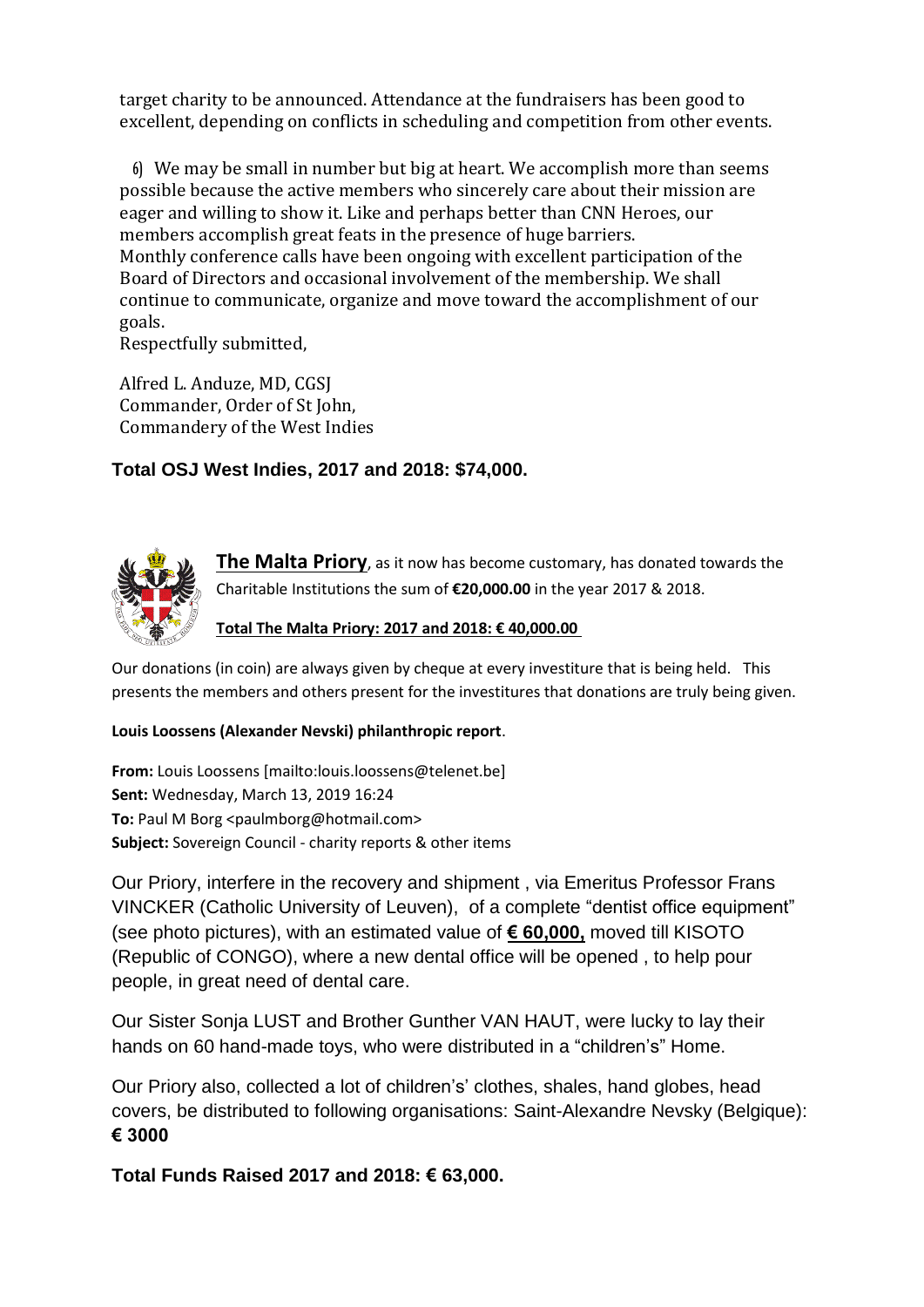Yours in Christ and Saint John.

Louis LOOSSENS C J S J - Prior St. Alexander Nevski.



# **Order of St. John of Jerusalem, Knights Hospitaller**



Under the Constitution of His Majesty King Peter II of Yugoslavia

 *Pro Fide, Pro Utilitate Hominum*



 **PRIORY OF SAINT ESKIL** 

## **Report of charitable projects 2017 and 2018**

During 2017 the Priory has:

1. donated an amount of equivalence of **700 Euros** for help to earth quake victims in Italy. The means has been transferred to the Charity Account of the International Order.

The total amount of donated funds to charity in 2017 is of the equivalence of **700 Euros**

During 2018 the Priory has:

- 1. donated an amount of the equivalence of **300 Euros** for help towards victims of the late twin hurricanes devastating the States. The amount has been transferred to the Charity Account of the International Order
- 2. also donated an amount of the equivalence of **1,500 Euros** to Möllevången-Sofielunds parish in Malmö to the ecclesiastical parish work for help to poor children in immigrant families. The sum emanates from an auction. A Brother of our Priory sold a painting Portrait in watercolor by him of the Swedish footballer (*soccer player)* Zlatan Ibrahimovic.

The total amount of donated funds to charity in 2018 is of the equivalence of **1,800 Euros**

February 15, 2019

## **Total Donated Priory St. Eskil, Sweden in 2017 and 2018: € 3,200**

Bengt Almebäck GCSJ

Prior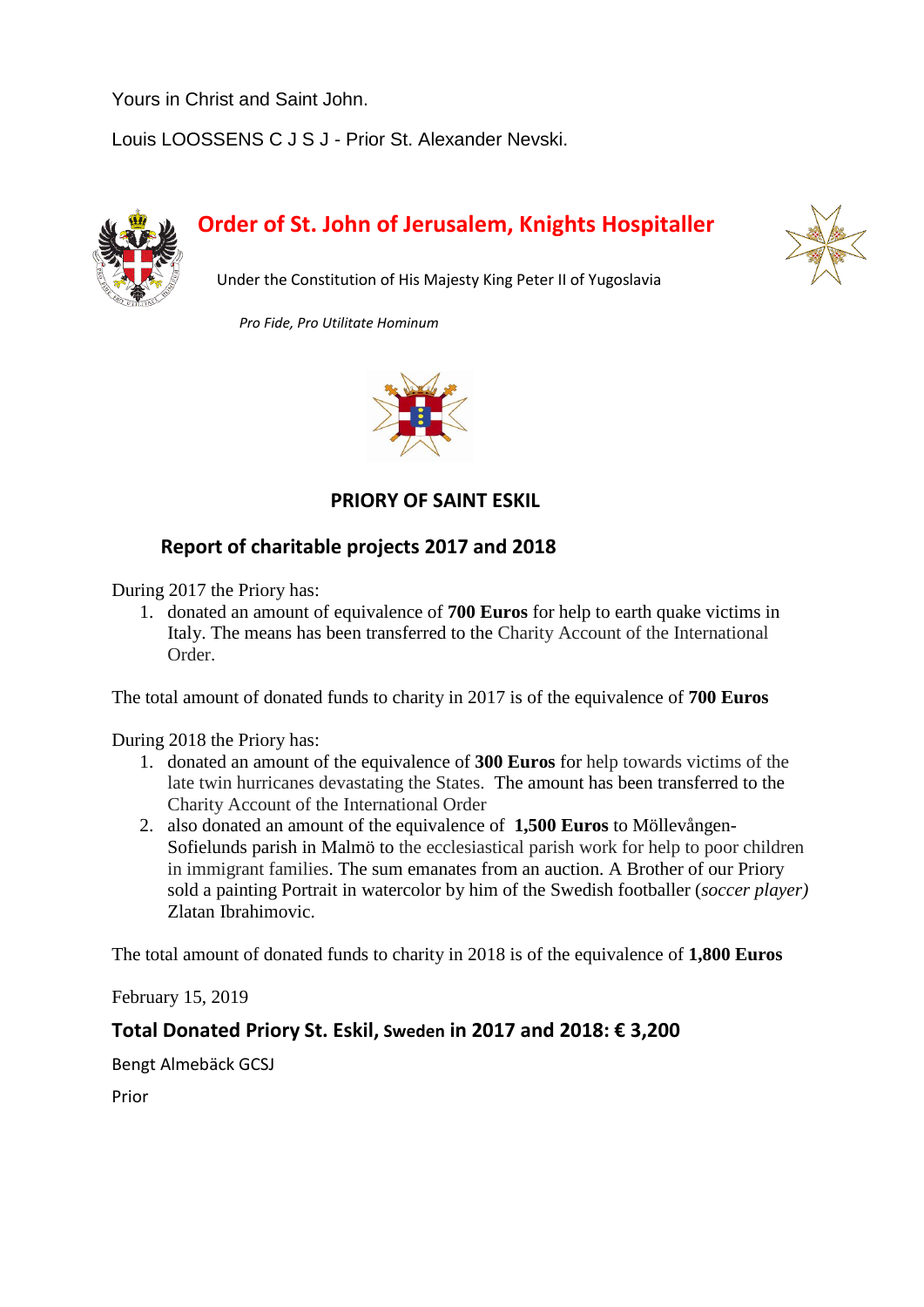

**Order of St. John of Jerusalem, Knights Hospitaller** Under the Constitution of His Late Majestry King Peter II of Yugoslavia

## **Swiss - Priory "Deutschschweiz"**

## **1.Philanthropic Report Calendar year 2017 of the Swiss Priory**

**2.**Donation of Euro 877 (CHF 1'000) to the International Order in Malta in favour of the victims of the twin hurricanes. With our donation of Euro 12'774.55 we were able to support the victims of the earthquake in Italy with a fully equipped Fiat Scudo, so that they could drive residents of Monsampietro Morico to the various villages. As an ongoing support of the Greek village *Astros*, we donated Euros 500 for purchasing of groceries, which were distributed by the priest to needy members of the community. Furthermore, the local hospital received 2 ECGs, several pulse oximeters and blood pressure monitors, with a value of Euro 2'148. Donation for the renovation of the children's home "Sunneschii" in Switzerland: Euro 1'755 (CHF 2'000) Donation for the renovation of the kitchen of the children's home "Speerblick" in Switzerland: Euro 1'755 (CHF 2'000) Donation of Euros 500 for a Summer camp & 250 Euros for books and games for Christmas for a care centre in Germany (*Lückekinder*). **Total Amount of paid out donations:** € 16'449.04 & CHF 5'000 **= Total € 20'836** 

**3.**Total Amount raised in cash in 2017 in Euro 7'611 & CHF 7'338

## **4.Total Amount raised in cash in € in 2017: € 14'048**

## **1.Philanthropic Report Calendar year 2018 of the Swiss Priory**

**2.**As in the previous years, the local hospital of the Greek village *Astros*, received a donation. Euro 2'637 were invested in an ultrasound machine, pulse oximeters and further consumables*.* Donation for the ongoing renovation of the childrens' home "Sunneschii" in Switzerland: Euro 3'509 (CHF 4'000) Donation of Euros 1'050 for activities for children during the summer holidays for a care centre in Germany (*Lückekinder*). **Total Amount of paid out donations:** € 3'687 & CHF 4'000 **= Total € 7'196** 

**3.**Total Amount raised in cash in 2018 in Euro 3'070 & CHF 5'810 + pro memoria: Donation in kind € 3'000

**4.Total Amount raised in cash in € in 2018: € 8'166 (absolute total amount € 11'166)**  Herrliberg, February 18th 2019 Your Sister in St. John, *Susanne Buchholz-Spillmann DGSJ (*Hospitaller of the Swiss Priory OSJ)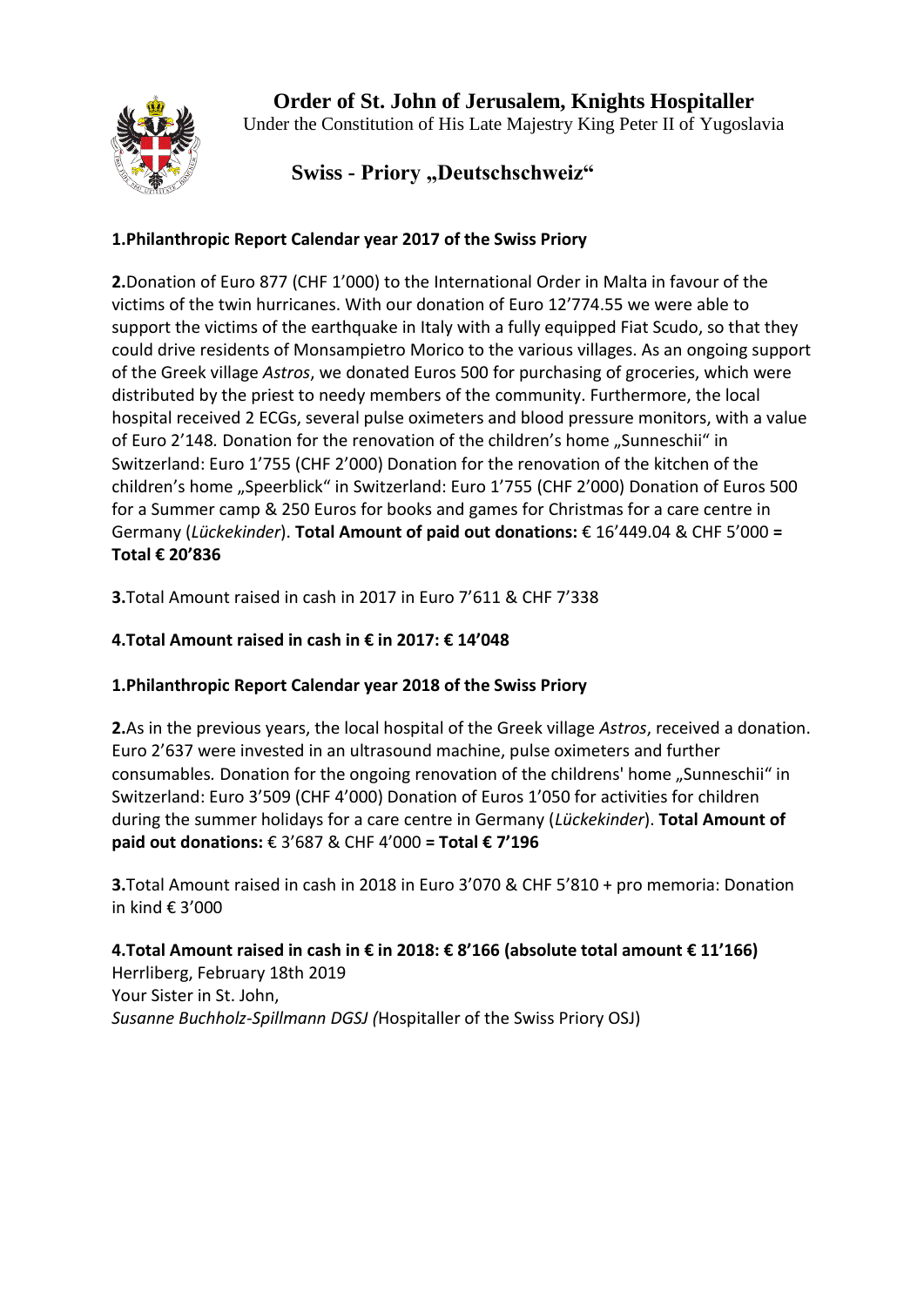

## Order Os Saint John of Jerusalem Knights Hospitaller



Under the Constitution and Charter of His Majesty King Peter II of Yugoslavia

INTERNATIONAL PHILANTROPICH ASSOCIATION

### Priory of Italy

Seat of the Priory, 22.02. 2019

Excellency,

Dear Brother in St. John,

In the year 2018 they have been donated **13,840** Euros:

**- Hospital Nikolajewka School** for people with severe disabilities muscle, a special automated orthopedic bed with anti-decubitus mattress… € 6,000;

- **Village of Tiser,** mountains of Belluno, one of the two communities most affected by recent storms in Veneto… € 5,000;

– **Casa UGI Torino,** institution that takes care of children with cancer and their families, donation of € 2,000;

- **72 Panettones** donated to the poor of the parish communities of Fossano and Trento for a better Christmas… € 840

Solpholdtons

The Prior of Italy Bailiff Roberto Volpe



*Order of Saint John of Jerusalem Knights Hospitaller*



*Under the Constitution and the Charter of his Majesty King Peter II of Yugoslavia*

*Priory of Sicily*

## Philanthropic Report years 2017 and 2018

H.E. Grand Commander Paul M. Borg H.E Grand Hospitaller Dr. Vincent R. Bonagura